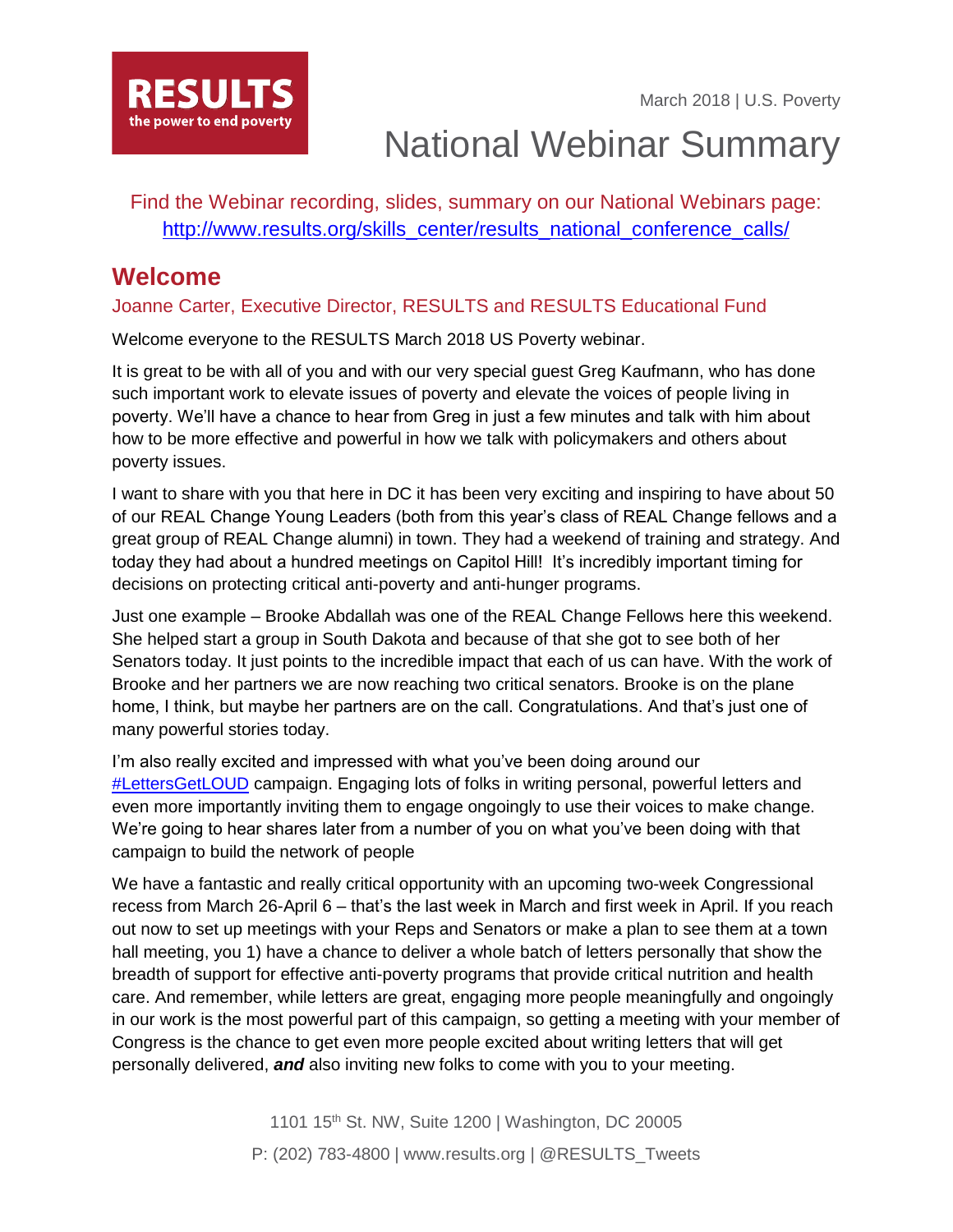If you remember the first time you were part of a meeting with your member of Congress, and how transformational that was. For some of you it might have been three months ago and for others twenty years ago. So many people are desperate to make change but either don't know how or are hopeless about it. Being part of a RESULTS lobby meeting can be an antidote to hopelessness. When people see that ordinary folks can have an informed dialogue with policymakers on the issues, and create change and accountability through relationship-building, powerfully sharing why these issues matter, through follow-up, they get to realize that their voice does matter.

So, do engage new people in both writing letters and being part of delivering them. And don't forget to invite folks to the 2018 International Conference this July. The stakes have never been higher in this moment and also into election season, ensuring that poverty and solutions to poverty are a key part of what candidates hear about.

# **Overview of President Trump's FY2019 Budget Proposal**

### Meredith Dodson, Director of U.S. Poverty Campaigns

At a time when more than 43 million Americans are living below the poverty line, the president's budget proposal would strip basic health and nutrition assistance from low-income people while corporations and the wealthy enjoy massive new tax cuts, including:

- A nearly 30 percent cut to SNAP (formerly Food Stamps).
- A more than 20 percent cut to Medicaid, eliminating the Medicaid expansion, and imposing "per capita" caps that would leave millions of people uninsured.
- Imposing time limits to take away SNAP and Medicaid from those struggling to find work.

Reminder: the process and final decisions fall to Congress – and some members of Congress are once again entertaining proposals to take food and health care away from Americans struggling to find work.

### **Guest Speaker: Greg Kaufmann of TalkPoverty.org**

#### Facilitated by Meredith Dodson

Greg Kaufmann is a senior fellow with the Poverty to Prosperity Program at American Progress and the editor of TalkPoverty.org. Previously, he was the poverty correspondent for *The Nation*. Melissa Harris-Perry called him "one of the most consistent voices on poverty in America." Through his weekly column, "This Week in Poverty," Greg sought to increase media coverage of poverty, share new research, elevate the voices of people living in poverty, and offer readers opportunities to get involved with organizations working to eradicate poverty. BillMoyers.com syndicated his column, and it won a 2012 Media Award from the National Association of Social Workers and the 2013 Cameron Duncan Media Award from RESULTS.

Greg has spoken at numerous poverty-related conferences and has been a guest on MSNBC, PBS, NPR, and radio talk shows across the United States. His work has also been featured on "Moyers & Company," CBSNews.com, NPR.org, WashingtonPost.com, and

1101 15th St. NW, Suite 1200 | Washington, DC 20005

P: (202) 783-4800 | www.results.org | @RESULTS\_Tweets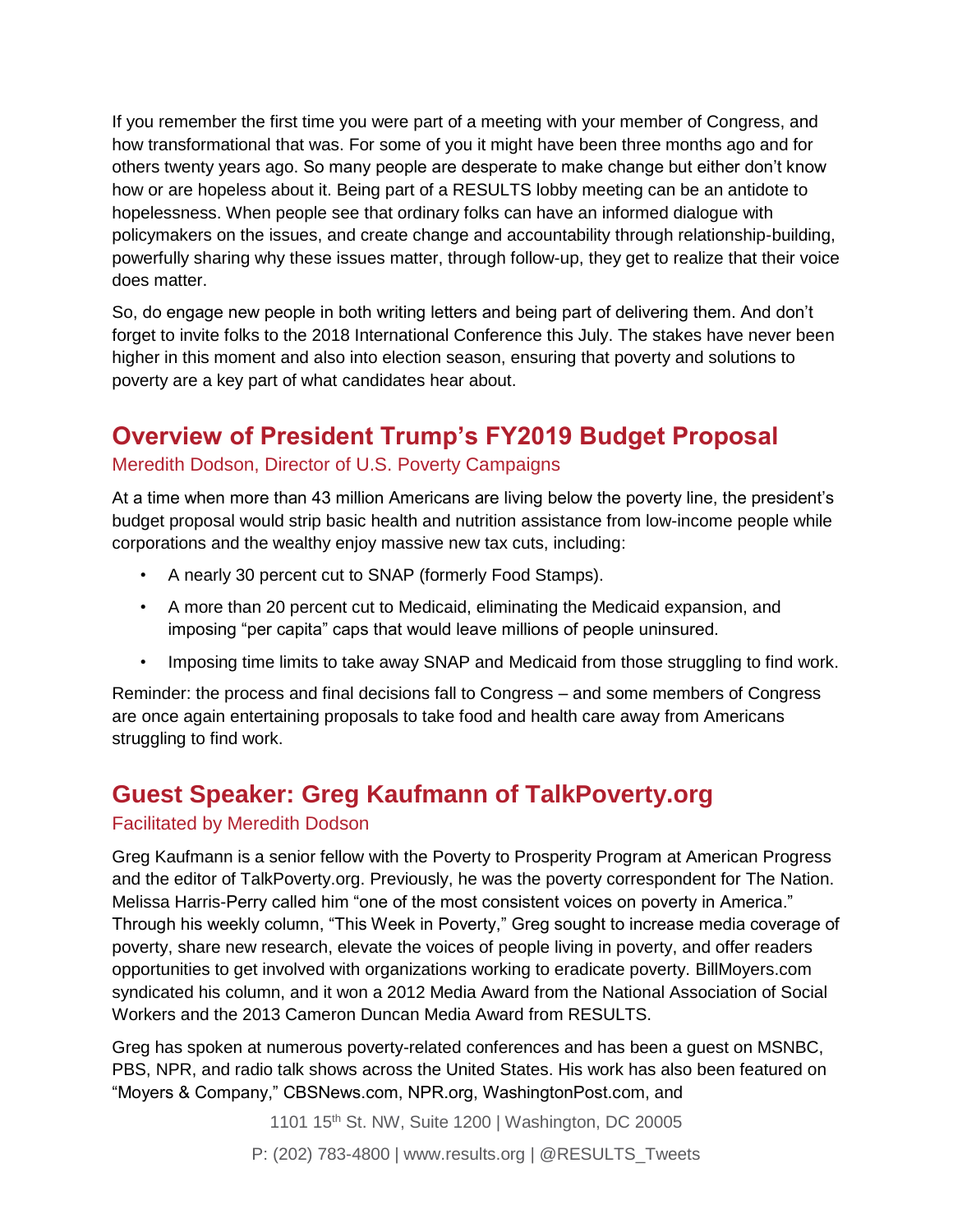BusinessInsider.com. Greg serves on the board of Mary House in Washington, D.C. Prior to his work as a reporter, his favorite job was as education director for the Westside Boys and Girls Club in Columbus, Ohio.

Greg graduated from Dickinson College and studied creative writing at Miami University in Ohio. He lives in his hometown of Washington, D.C., with his wife, son, and two daughters.

*Greg: Thank you RESULTS for the work you do. I appreciate your professionalism. Also, RESULTS, TalkPoverty and the Nation care about these issues and make sure we can share these stories.*

### **Q&A**

- 1. You have a long history as a journalist covering poverty issues. What are some of your tips for making these issues compelling?
	- We want to make these issues real to people
	- Give people a chance to tell their stories
	- We started This Week in Poverty (at the *Nation* magazine) because the issue was not being covered and when it was, there were few stories being shared
	- Whether talking about health care or food or housing or education, we want to make these issues real
	- When talking about poverty, stories are great in the classical way
		- $\circ$  Good stories take us into a character and what that person wants (fair wage, food), then there is something standing in their way (budget, bad policy, racism) and you want the reader to relate to that
		- o With any good story, we are reading it to see what happens
		- o That matters to the reader
	- This is a little controversial but there is a lot of pressure in non-profit world to make people seem perfect
		- $\circ$  We're used to people being blamed or stigmatized when they speak up so there's a tendency to want to make people seem perfect
		- o We need to let people be human
		- o Let them be real and then we can fight back against the attacks
	- Show, don't tell
		- o There are a lot of bad things right now and people know it, but they don't want to be told how to feel about them; they want to feel that for themselves
		- $\circ$  If you want people mad or enraged, they will get there on their own by hearing the stories

1101 15th St. NW, Suite 1200 | Washington, DC 20005

P: (202) 783-4800 | www.results.org | @RESULTS\_Tweets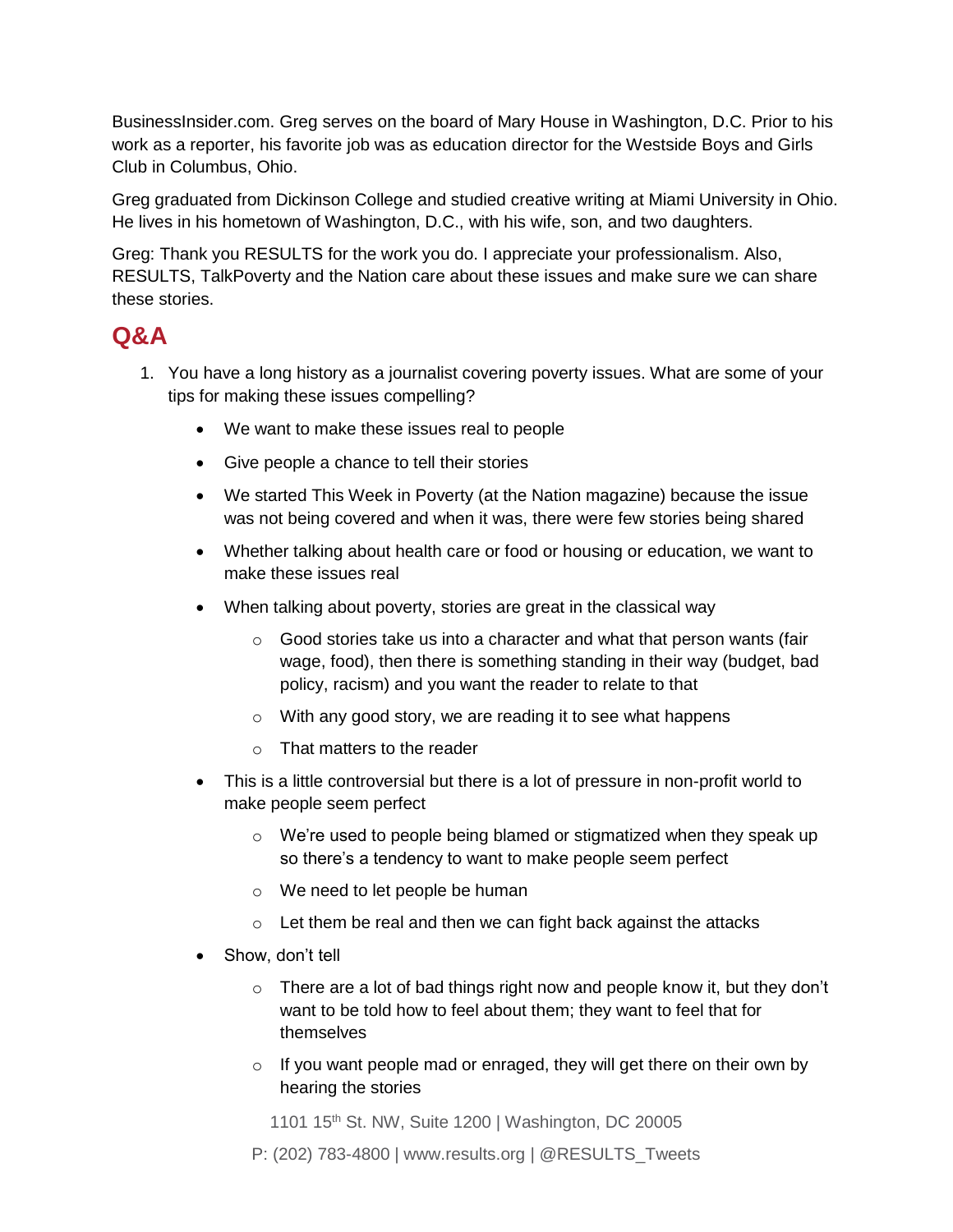- 2. Are there certain terms or phrases you think are important to use?
	- As a writer, I've talked to a lot of people in poverty, I've asked them about how they refer to themselves
		- i. Most don't like the term "poor" or "the poor"
			- 1. It otherizes them and makes it sound like they are a set group
			- 2. I prefer to say, "people in poverty" or "people with low-incomes"; there are a lot of ways to describe it
			- 3. I try to write in an authentic way and describe it the way people affected by it talk about it
	- CAP has done some polling that says many people don't know what "the safety net" is
		- i. When I write, I name the thing food, health care, housing
	- Avoid the term "programs"
		- i. Say assistance and then name it
		- ii. Define programs when you talk about them
			- 1. E.g.: people don't know that SNAP averages \$1.40/meal per person so explain that
			- 2. They say people are getting free housing when it's actually 1 in 5 of eligible persons
		- iii. Meredith: it wasn't until Medicaid was under attack that people realized what it does and how important it is
			- 1. That helped bolster support for it
	- Don't assume your reader knows anything
		- i. Tell them what the poverty line is, how many people are living in poverty
- 3. CAP recently commissioned a survey when we explain to voters what's at stake, do they support anti-poverty programs? (find the slides at: [http://chn.peachnewmedia.com/store/streaming/openMaterial.php?id=237679&force\\_do](http://chn.peachnewmedia.com/store/streaming/openMaterial.php?id=237679&force_download=1) [wnload=1](http://chn.peachnewmedia.com/store/streaming/openMaterial.php?id=237679&force_download=1))
	- CAP has done some recent work on this
	- People believe the federal government has a role in making sure people can meet their basic needs
	- When I was young under President George H.W. Bush, conservatives said gov't should not do these things and we learned that public was not with them
		- i. Now they use terms like "reform" because they know the public doesn't support outright cuts and changes
			- 1101 15<sup>th</sup> St. NW, Suite 1200 | Washington, DC 20005
		- P: (202) 783-4800 | www.results.org | @RESULTS\_Tweets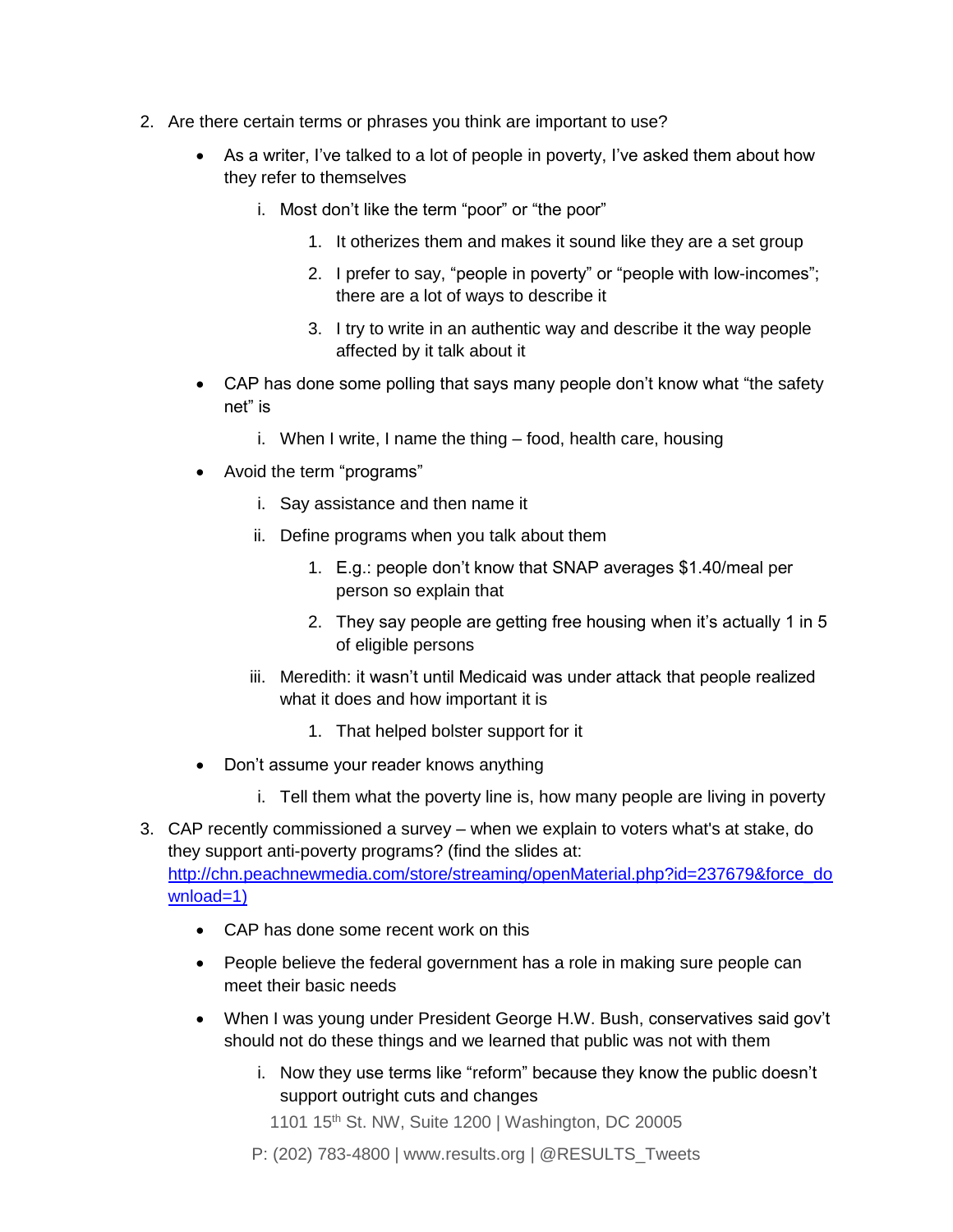- Medicaid work requirements
	- i. Polling shows people are starting to oppose it
- Block grants and EITC
	- i. Hard to explain but when you do, people get it
- Just as predicted, Congress passed the big tax cuts and are now wanting to cut anti-poverty programs to pay for them
- People support government having a role in helping people in poverty
	- i. They are not buying the "dependency" argument (that these programs cause people to become lazy and dependent and don't want to work)
- We need to argue for government to do more
	- i. Meredith: I have been hesitant in the past with going bolder but the polling shows that voters are looking for big, bold measures that will reduce inequality
	- ii. People are saying that we don't need to get back to what it was like before Trump, we need to do better than before Trump
- Thank you for having me. Please check out the piece by RESULTS St. Louis [volunteer Sarah Borgstede](https://talkpoverty.org/2017/02/08/affordable-care-act-saved-husbands-life/) on TalkPoverty last year. Goes to show how stories matter.
	- i. Because of her piece, Sarah got invited by her Republican member of Congress to tell her story at one of his town halls

## **U.S. Poverty Campaigns Update**

Meredith Dodson, Director of U.S. Poverty Campaigns

#### **SNAP**

- SNAP is the **cornerstone of the fight against hunger** in America
- In 2016, SNAP served 41 million people and lifted nearly **3.6 million people** above the poverty line
- The House Agriculture Committee may take up their Farm Bill in the next two weeks

#### **Medicaid**

Nearly 50 percent of children ages 3 and younger are covered by Medicaid or CHIP

*Because of time, we skipped over this section. See slides for more details.*

## **Overview of March Action**

Jos Linn, Grassroots Manager for U.S. Poverty Campaigns

1101 15th St. NW, Suite 1200 | Washington, DC 20005

P: (202) 783-4800 | www.results.org | @RESULTS\_Tweets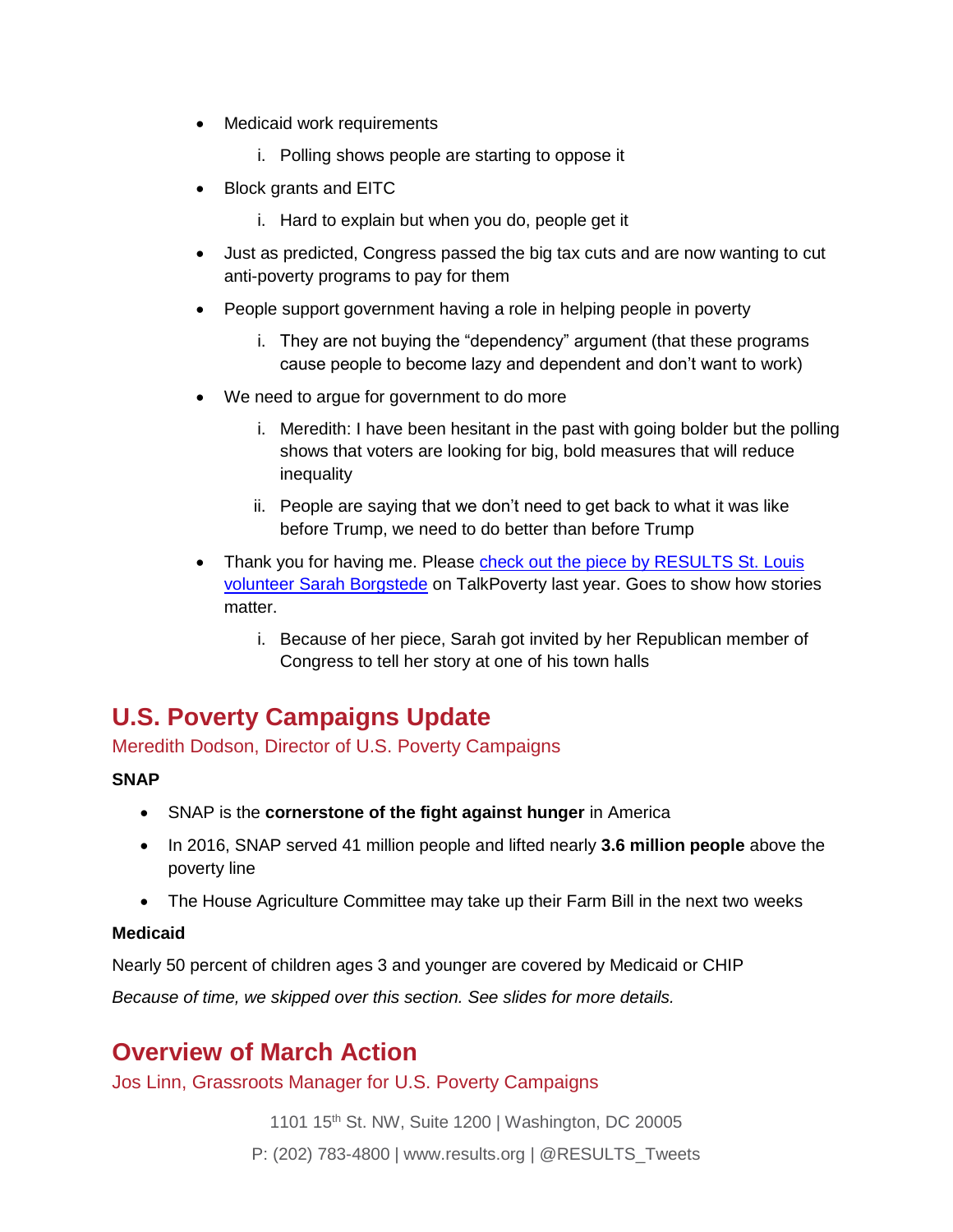#### **#LettersGetLOUD and Face-to-Face Meetings Make a Powerful Combination**

This month, RESULTS volunteers and allies will take the **#LettersGetLOUD campaign** to the next level. Congress will be on recess March 26-April 6, giving you the opportunity to meet with representatives and senators in person to talk about the importance of protecting food assistance and health care for low-income families. This is also a great opportunity to handdeliver your #LettersGetLOUD letters to your members of Congress and invite new people you've engaged through the campaign to join you in your meetings.

Step 1: Request a Face-to-Face Meeting

- 1. **Have the point persons for your representative(s) and senators call the schedulers to request face-to-face meetings for the March recess**. Find names and contact information for the Washington DC scheduler (under "Staff") on our [Elected Officials page](http://www.results.org/take-action/action-center?vvsrc=%2fAddress) (or call the Capitol switchboard at (202) 224-3121).
- 2. **Use our** [online template](http://www.results.org/take-action/action-center?vvsrc=%2fcampaigns%2f54043%2frespond) as a script or the body of an e-mail to request the meeting.
- 3. **Be sure to also ask about town halls or public events** your members of Congress may be having during the recess (also check [www.townhallproject.com\)](http://www.townhallproject.com/).
- 4. Be sure to **note the name of the scheduler and thank him/her** for their assistance. If you don't get a firm answer when you call, mention when you'll be following up.
- *5.* Once you confirm a meeting, **please contact RESULTS Director of US Poverty Campaigns Meredith Dodson** [\(mdodson@results.org\)](mailto:mdodson@results.org) for coaching, materials, and requests for your meeting.
- *6.* After each meeting (even staff only meetings), **please fill out the RESULTS Lobby Report Form** to let us know how it went: [www.tinyurl.com/RESLRF.](http://www.tinyurl.com/RESLRF)

### **Step 2: Use #LettersGetLOUD to Make the Most of Your Meetings**

- Once you get a meeting scheduled, you'll want to make it as meaningful an experience as you can. The [#LettersGetLOUD](http://www.results.org/lettersgetloud) campaign is an easy way to magnify the message you will send in your meetings. Here are some ideas to help you:
- Have another letter-writing meeting. Hopefully, you already have some **#LettersGetLOUD** [letters from February](http://www.results.org/take_action/february_2018_u.s._poverty_action) to take to your next lobby meeting. Work to generate more by having another meeting in March. In addition to people you invited last month, reach out to new people and use this as an opportunity to collaborate with another organization to gather additional letters. The [#LettersGetLOUD campaign page](http://www.results.org/lettersgetloud) has templates for letters you can use. Be sure to personalize your letters with stories and local data if you can.
- **Collect your letters.** Designate someone in your group to collect all the letters you've generated this year and plan to bring them to your meetings in March. If people wrote letters outside your normal meeting, coordinate to collect them before your lobby meetings.
- **Invite new people to attend your lobby meetings.** Invite people you have engaged in letter-writing to attend a lobby meeting with you and include them in your lobby planning. Remember that many people don't speak out because they feel politicians are repeatedly

1101 15th St. NW, Suite 1200 | Washington, DC 20005 P: (202) 783-4800 | www.results.org | @RESULTS\_Tweets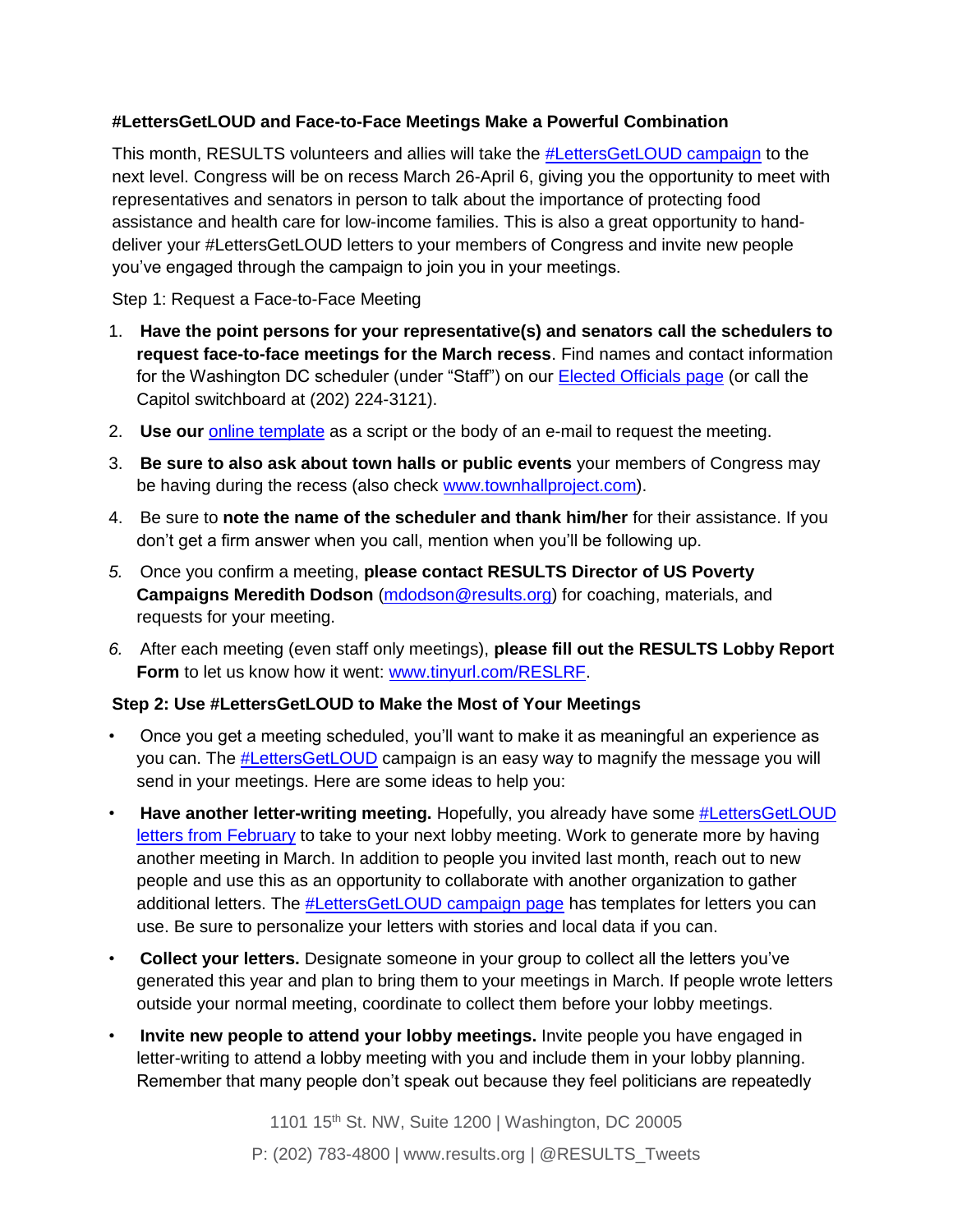turning deaf ear to our most pressing problems. A powerful lobby meeting can be an antidote to this "learned helplessness." When people see others just like them can have an informed dialogue with lawmakers on the issues, and hold them accountable through relationshipbuilding and follow-up, disempowerment transforms into empowerment.

- **Invite coalition partners.** If you've reached out to your local food bank or soup kitchen or Chamber of Commerce about #LettersGetLOUD, invite them to attend your next lobby meeting. Their presence brings new perspectives to the issues and demonstrates the broad community support for protecting anti-poverty programs.
- **Share your success**. Send an e-mail to your local Action Network about your lobby visits, share that their voices were heard, and invite them to participate in your next actions. Also, share our #LettersGetLOUD links to [Twitter](https://twitter.com/search?f=tweets&vertical=default&q=%23LettersGetLOUD&src=typd) and [Facebook](https://www.facebook.com/search/str/%23LettersGetLOUD/keywords_search) with your Action Networks so they can see you and/or others reading your letters.

#### **Step 3: Use a Strong Message for Meetings/Town Halls**

When speaking to lawmakers in meetings or town halls, use our updated **EPIC Laser Talk** to urge lawmakers to protect anti-poverty programs.

**Engage:** As anti-poverty advocates, we believe nobody should go hungry – yet Census data shows that more than one in \_\_\_ residents [in our state/your District](https://talkpoverty.org/poverty/) are living below the poverty line, struggling to make ends meet.

**Problem:** Right now, Congress is considering proposals to take food and health care away from some of our most vulnerable neighbors by changing the structure of the country's most effective anti-poverty programs, such as SNAP (formerly known as Food Stamps) and Medicaid.

**Illustrate/Inform:** Rather than taking away crucial supports from working families, I urge you to protect and strengthen basic health and nutrition assistance. (Include your own experience and/or why you care about the impact these programs have on your community.) SNAP is the cornerstone in the fight against hunger in America – it is timely, targeted, and incredibly effective, including during economic crises or natural disasters.

**Call to Action:** Will you tell congressional leaders and Agriculture Committee members you oppose any harmful cuts or changes to SNAP and other anti-poverty, and instead to put forward a robust bipartisan bill that protects and strengthens SNAP? Looking ahead, I urge you to focus on strengthening and expanding effective anti-poverty policies to create opportunity, make sure all Americans can make ends meet, and provide our children with a bright future.

#### **RESOURCES**

- **March U.S. Poverty Action:**  [http://www.results.org/take\\_action/march\\_2018\\_u.s.\\_poverty\\_action](http://www.results.org/take_action/march_2018_u.s._poverty_action)
- **#LettersGetLOUD page:** <http://www.results.org/lettersgetloud>
- **Activist Toolkit: [http://www.results.org/skills\\_center/activist\\_toolkit](http://www.results.org/skills_center/activist_toolkit)**

Contact Jos Linn [\(jlinn@results.org\)](mailto:jlinn@results.org) for any help you need

1101 15th St. NW, Suite 1200 | Washington, DC 20005 P: (202) 783-4800 | www.results.org | @RESULTS\_Tweets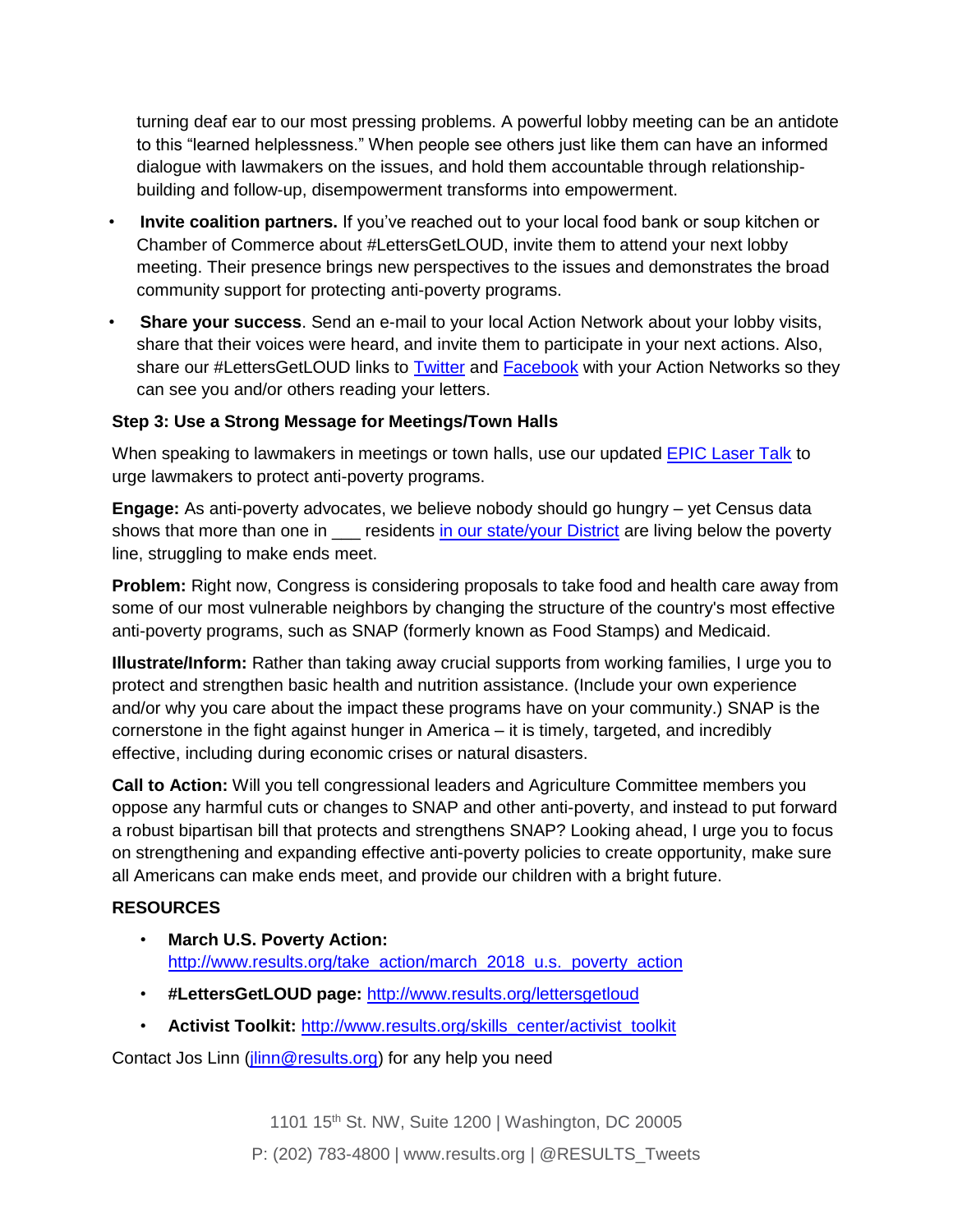# **Open Shares**

### Jos Linn

Share with us how your #LettersGetLOUD experience has been so far

- What has excited you about #LettersGetLOUD so far?
- Who have you invited to participate in your local efforts and how?
- What concerns or challenges have you faced in getting started?
- What additional resources (materials, trainings, etc.) would help you maintain the momentum?

### **OPEN SHARES**

**Lisa Peters (RESULTS DC).** Our group met this month and decided to start #LettersGetLOUD by writing our own letters on why we want to protect SNAP and Medicaid – using our own stories. It was good to make time and do it at the meeting. Then we challenged everyone to share letters via social media. Lisa shared on Facebook (her own page and the DC group page), shared her background as a pharmacist and why these issues are important. It got 200 views, one coworker shared her video, and she challenged other friends to do it (like the Ice Bucket Challenge). This month, we are inviting new people to come and write letters.

**Leslie Weinberg (RESULTS Free Agent, Stamford, CT).** I contacted other RESULTS volunteers nearby but nobody had written letters yet, but I'm doing direct outreach to others and to aides she knows in DC offices.

**Ginnie Vogts (RESULTS Columbus).** I had few different "a-ha" moments. Our group drafted letters together last month, read them aloud together, and were stunned at the depth of their letters – they were more moving than I expected. The key was bringing it to a personal level and reading the letters out loud. One of the group member's brought #LettersGetLOUD to her book club and got seven additional letters. I did another presentation to a local group and several wanted to videotape their stories, or dictate them so I could write it up. I feel so lucky to do this work with people eager to tell their stories.

**Nancy Morgan (RESULTS Northern VA).** We have letters and videos of people reading their letters, but what do we do with the letters?

• Share in a lobby meeting! Then make sure you invite them to your lobby meeting, keep people updated when you deliver their letters, invite them to participate in upcoming meetings. You can also share a video (if powerful, short) in a lobby meeting, or share (if public) on your member of Congress's Facebook wall, tag them in tweets, etc.

**Jos Linn (RESULTS Kansas City).** I did an advocacy presentation a year ago to a group of 6<sup>th</sup> graders at my daughter's school (and after school social justice club) and they evidently liked it so much, they asked me back this year and I've been working with them to get a lobby meeting with their member of Congress. We have a face-to-face meeting set up with him and 20  $7<sup>th</sup>$ graders in early April and I have been working with the group to prepare for it (they are lobbying